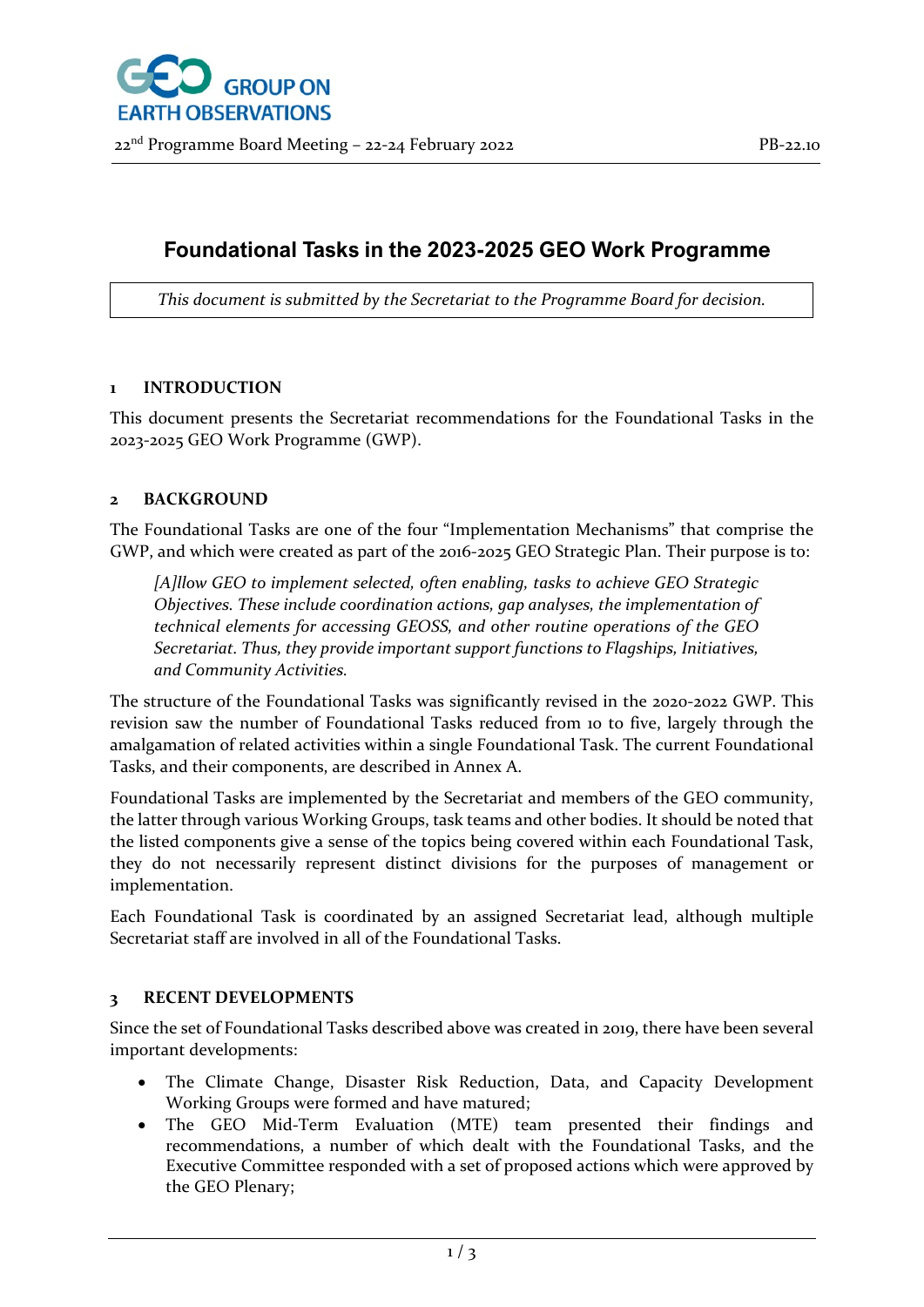- The Expert Advisory Group (EAG) on GEOSS was established by the Executive Committee in response to the MTE; and
- A new Secretariat Director has taken up her position and has signaled several new directions, including an increased emphasis on integration, connection to policy, and resource mobilization for the GWP.

While each of these changes may imply a possible need for revision to the Foundational Task structure, some of these processes, notably the EAG, are unlikely to be completed in time to be reflected in the 2023-2025 GWP.

# **4 RECOMMENDATIONS**

The Secretariat recommends that:

- The five existing Foundational Tasks be retained in the 2023-2025 GWP; and
- The Foundational Task structure be reviewed again in 2023 following the completion of the EAG process and the staffing of new senior positions in the Secretariat.